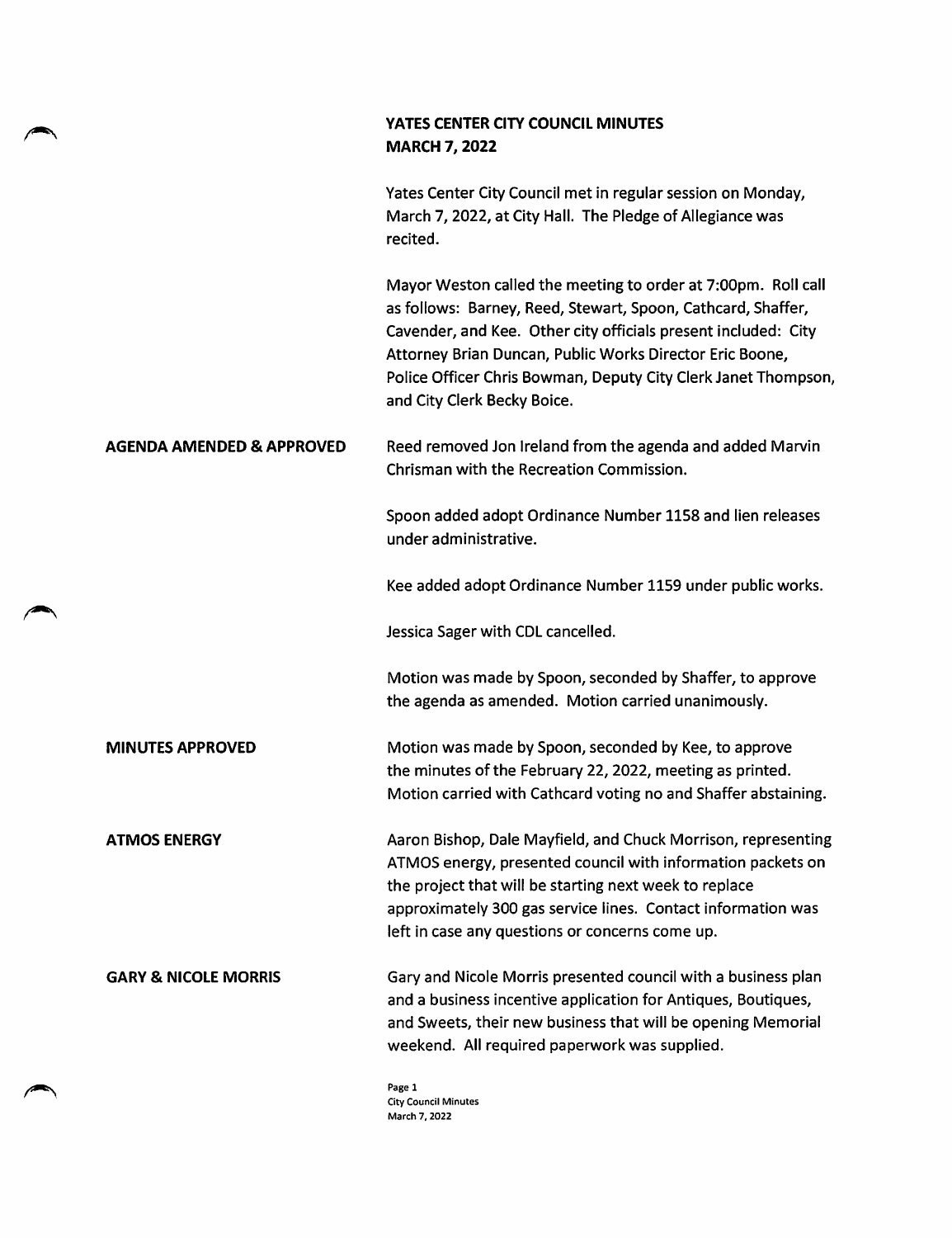Motion was made by Cathcard, seconded by Kee, to award the following business incentives to Antiques, Boutiques, and Sweets:

- \$5,000 for 50/50 reimbursement on repair expenses
- Four-year city property tax incentive
- Provide a 34" meter for an upstairs apartment
- Free water for one year

Motion carried unanimously.

CHRISMAN REC UPDATE

Marvin Chrisman with the Yates Center Recreation Commission updated council on recently completed projects and upcoming projects at the ballfields.

Duncan gave a brief update on the status of a property in code violation.

COMMITTEE REPORTS ADMINISTRATIVE **% CENT SALES TAX** 

CITY ATTORNEY

Motion was made by Kee, seconded by Spoon, to put the % cent sales tax that is sunsetting in September, on the November ballot to reinstate it. Kee stressed that this is not a new tax but one that has been in effect for almost 10 years. Motion carried unanimously.

The % cent is divided as follows:

- Economic Development 20% These funds are used for the City's portion of the Chamber of Commerce, economic grants for the repair and upkeep of buildings on the square, business incentives, property tax incentives, and sidewalk grants. Tax collected from 2013 -2021 was \$250,727.77.
- Special Highway 20% These funds are used for operating expenses on repairing city streets. The funds can also be used for matching grants on the repair of the highways through town. Tax collected from 2013-2021 was \$250,727.77.

Page 2 City Council Minutes March 7, 2022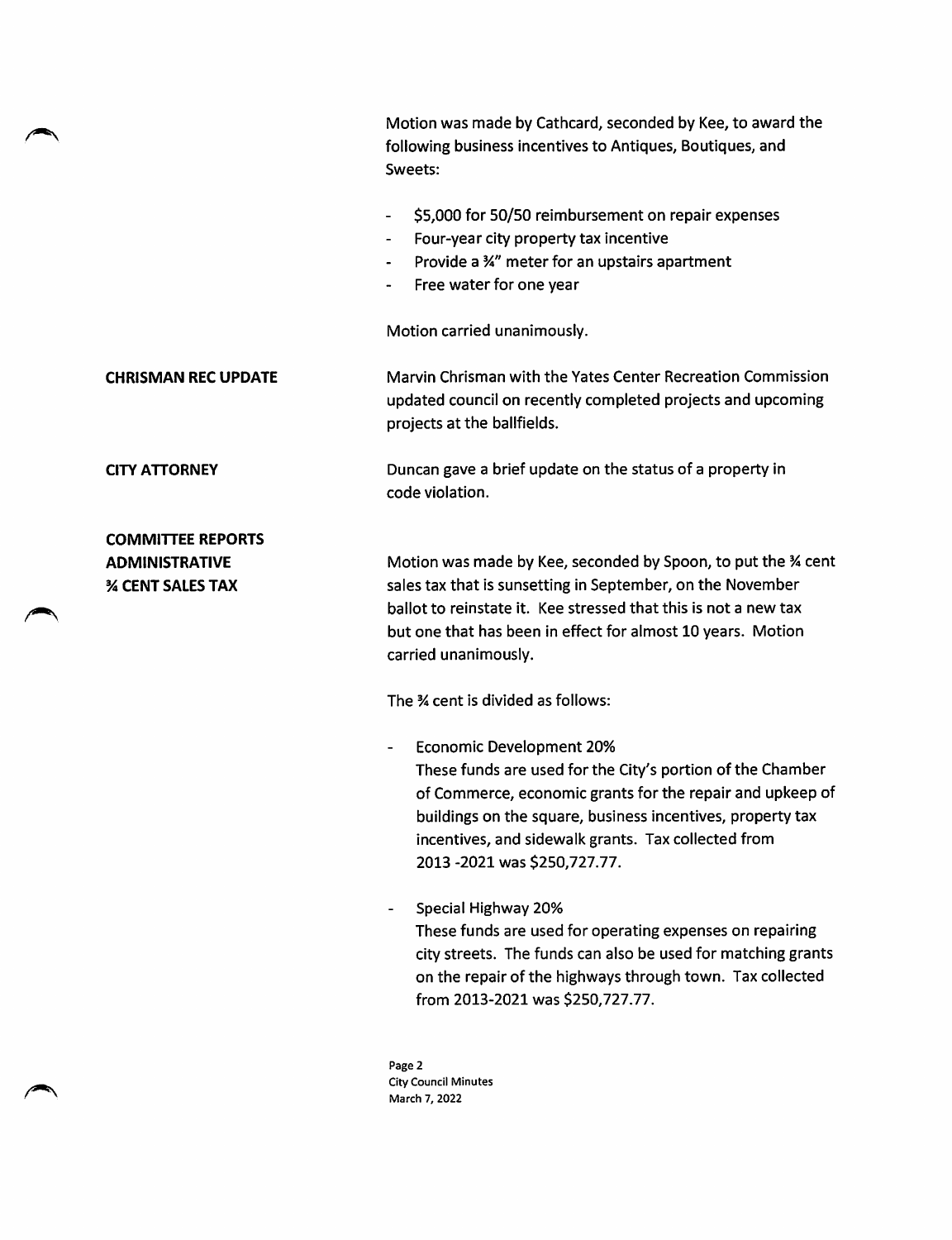- Special Law & Emergency Vehicles 25% These funds are used for emergency vehicles for the fire and police departments. Funds were used as a match for the fire department's new ladder truck. Tax collected from 2013-2021 was \$313,409.73.
- Parks & Public Lands 7.5% These funds are used for repairs, new equipment, and maintenance of the city park and RV parks. Tax collected from 2013-2021 was \$94,022.92
- Ballfields-7.5% These funds are used for repairs, new equipment, and upgrades at the ballfields. Tax collected from 2013-2021 was \$94,022.92
- Fire Station-10%
- These funds are used for the utilities and maintenance of the Yates Center Volunteer Fire Department Station. Tax collected from 2013-2021 was \$125,363.89.
- Swimming Pool  $-10%$

These funds are used as a pool reserve for major capital improvements, equipment and repairs. This is a separate sales tax than the .25% for the new swimming pool loan. Tax collected from 2013-2021 was \$125,363.89.

The money received from the % cent sales tax cannot be spent other than the fund specified. Sales tax is paid by everyone who purchases anything in Yates Center. This is not a property tax. Plans are underway for council to educate the public and be available to answer questions.

WO CO NEIGHBORHOOD REVITALIZATION PLAN

Kee presented the WOODSON COUNTY NEIGHBORHOOD REVITALIZATION PLAN. Motion was made by Kee, seconded by Spoon, to support the Woodson County Commissions with their plan. Motion carried unanimously.

Page 3 City Council Minutes March 7, 2022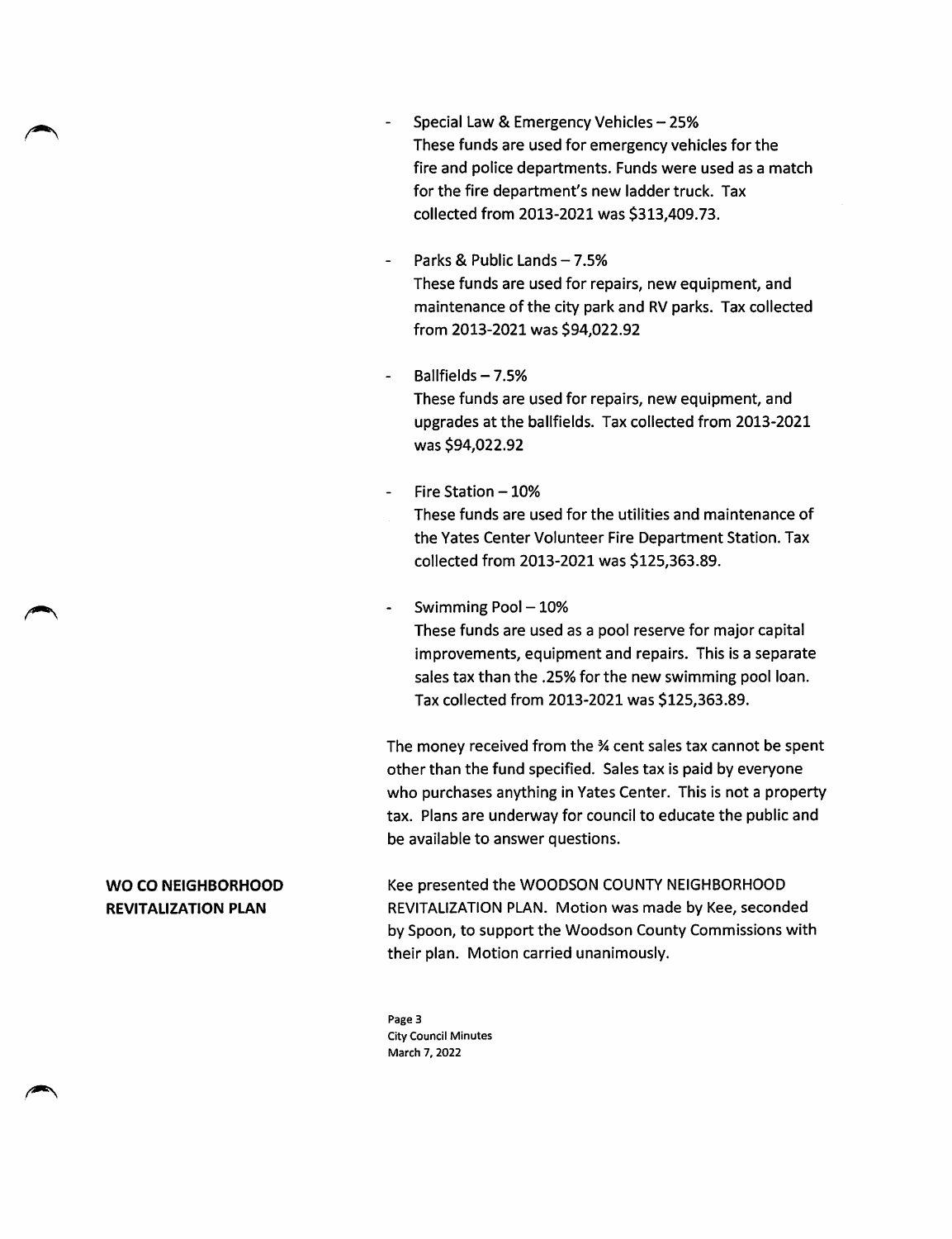| <b>SHEPARD SIDEWALK GRANT</b>                                    | Kee presented a sidewalk grant application from Jason Shepard<br>for 501 E. Kansas. Motion was made by Kee, seconded by<br>Shaffer, to approve a sidewalk grant up to \$750.00. Motion<br>carried unanimously. |
|------------------------------------------------------------------|----------------------------------------------------------------------------------------------------------------------------------------------------------------------------------------------------------------|
| <b>INDUSTRIAL PARK SIGN</b>                                      | After a brief discussion, it was the consensus of the council to<br>have Spoon research a sign for the industrial park.                                                                                        |
| <b>ORDINANCE 1159</b>                                            | Duncan presented Ordinance Number 1159 for adoption; AN<br>ORDINANCE AMENDING CHAPTER 1, ARTICLE 6, SECTION NO.<br>1-609 OF THE CODE OF THE CITY OF YATES CENTER, REQUESTS<br>TO BE DIRECTED TO CUSTODIANS.    |
|                                                                  | Motion was made by Kee, seconded by Stewart, to adopt<br>Ordinance Number 1159 as presented. Motion carried<br>unanimously.                                                                                    |
| <b>CDBG LIEN RELEASES</b>                                        | Motion was made by Kee, seconded by Cavender, to authorize<br>the mayor to sign the remaining lien releases from the previous<br>CDBG Housing Grant. Motion carried with Spoon abstaining.                     |
| <b>SAFETY</b>                                                    | Cathcard updated council on the USDA grant for fire and police<br>equipment that the city would be applying for.                                                                                               |
| <b>PUBLIC WORKS</b><br><b>ORDINANCE NUMBER 1158</b>              | Duncan presented Ordinance Number 1158 for adoption;<br>AN ORDINANCE AMENDING CHAPTER 15, ARTICLE 1, SECTION<br>NUMBER 15-101(B) OF THE CODE OF THE CITY OF YATES<br>CENTER, APPLICATION FOR SERVICE OF WATER. |
|                                                                  | Motion was made by Spoon, seconded by Shaffer, to adopt<br>Ordinance Number 1158 as presented. Motion carried<br>unanimously.                                                                                  |
| <b>PARKS &amp; PUBLIC LANDS</b><br><b>LINCOLN PARK EQUIPMENT</b> | Discussion was held on equipment for Lincoln Park. It was<br>the consensus of the council to remove the item from the<br>agenda to allow the committee to gather more information.                             |

∾

 $\rightarrow$ 

 $\ddot{\phantom{a}}$  .

Page 4 City Council Minutes March 7, 2022